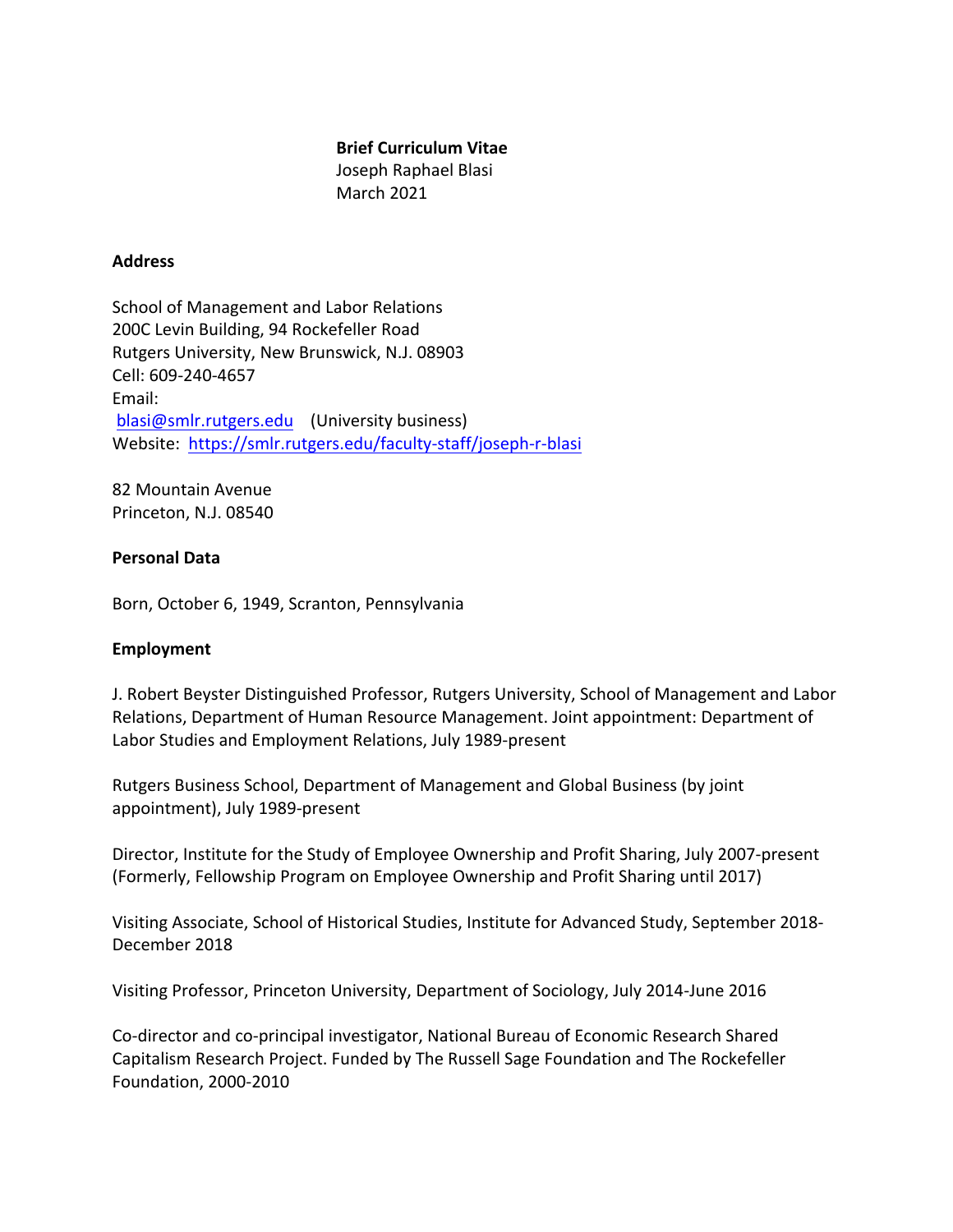Visiting Professor, Yale University, School of Management, July 1997-December, 1997

Professor of Management and Labor Relations, California Polytechnic State University, School of Business, Department of Management, San Luis Obispo, California, July 1987- June 1989

Member of the Faculty, Harvard University Trade Union Program, 1985-1990

Lecturer in Social Studies, Harvard University, Committee on Degrees in Social Studies, 1979-1986

Faculty Member, Harvard University, Freshman Seminar Program, 1983-1986

Lecturer, Harvard University, Graduate School of Education, 1977-1979

### **Education**

Harvard University, Graduate School of Education, Ed.D., 1977 University of Pittsburgh, B.S., Social Psychology, 1972 Society of Jesus (Jesuits), Novitiate of St. Isaac Jogues, Latin, Greek, German, Theology, 1969.

### **Awards and Fellowships**

William D. Loughlin Member and Fellowship, Institute for Advanced Study, School of Historical Studies, September 2007-August 2008.

Mellon Foundation Member and Fellowship, Institute for Advanced Study, School of Social Science, July 1995- August 1996.

Lady Davis Fellow. Hebrew University of Jerusalem, Department of Sociology, 1982-1983.

Fulbright Fellow, University of Haifa, Department of Sociology, 1982-1983.

### **Professional Affiliations**

Senior Fellow, Aspen Institute, October 2017-August 2019 (on leave)

Associate Editor, Journal of Employee Participation and Ownership, July 2017-present

Research Associate, Labor Studies, National Bureau of Economic Research, Cambridge, Massachusetts, September 2007-2017

Research Fellow, Institute for the Study of Labor (IZA), Bonn, 2013-present

Member, National Academy of Social Insurance, 2007-present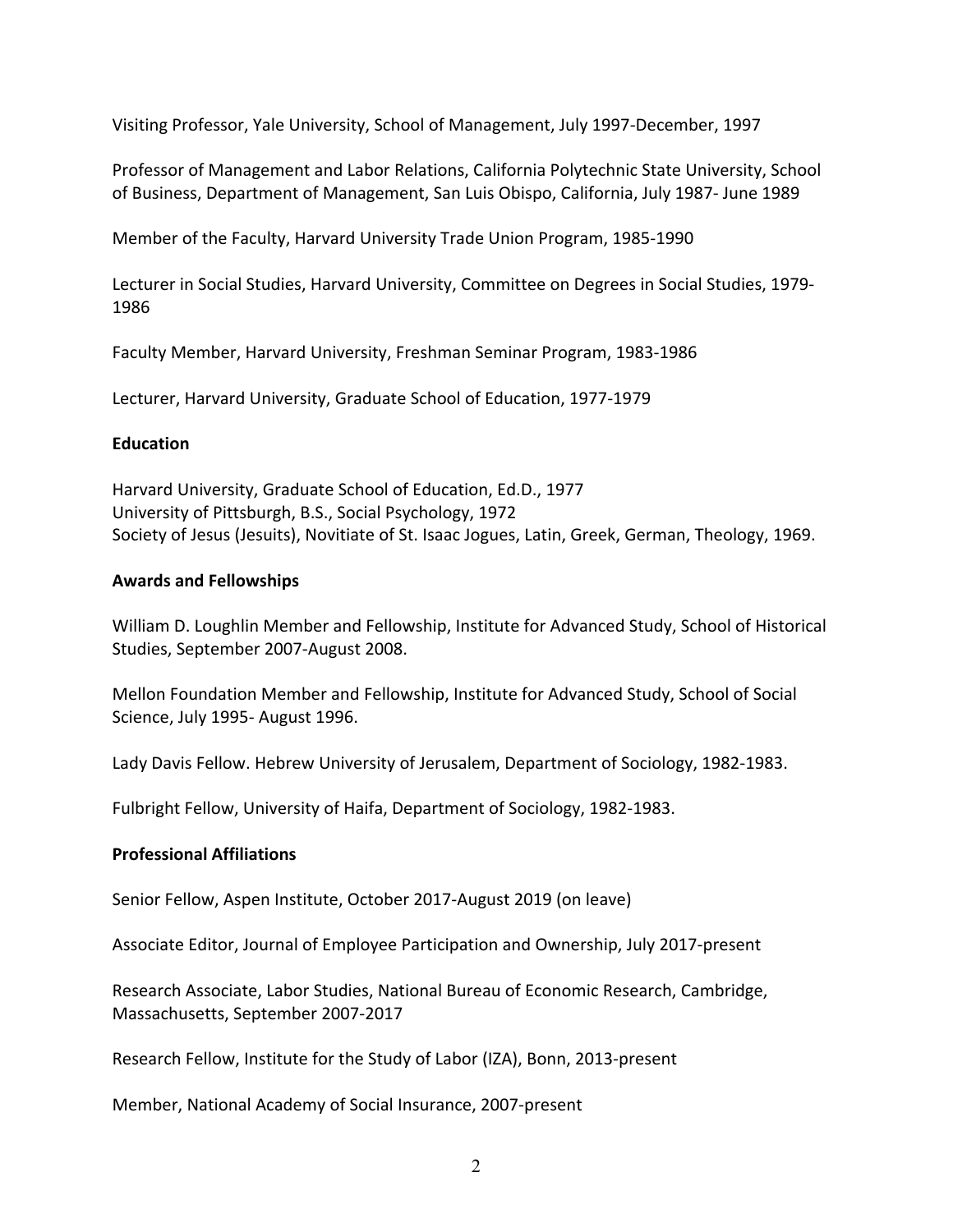## **Government Service**

Legislative Assistant, United States House of Representatives, 1977-1981.

### **Professional Memberships**

American Sociological Association; American Economic Association; Academy of Management, Labor and Employment Relations Association; Organization of American Historians

### **Languages**

Hebrew (Modern). Extensive study of Latin and Greek (Koine), and German.

#### **Research Interests**

Economic sociology; social and economic policy; human resource management and group incentives; sociology of finance, sociology of inequality, sociology of work, corporate governance, sociology of organizations; social and economic history of the corporation, sociology of the corporation, sociology of shares, with particular focus on forms of equity and profit sharing by employees in businesses and dividend shares for citizens

#### **Publications: Books**

The Oxford Handbook of Mutual, Co-operative and Employee-Owned Businesses. With Jonathan Michie and Carlo Borzaga. Oxford: Oxford University Press, 2017.

*The Citizen's Share: Reducing Inequality in the 21<sup>st</sup> Century.* With Richard Freeman and Douglas Kruse. New Haven: Yale University Press, 2013, paperback 2014, 2015. Reviewed and discussed in Administrative Science Quarterly, Bloomberg Radio, Choice, The Daily Beast, The Economist, Fox TV, Forbes, Fortune, The Huffington Post, Journal of American History, Library Journal, The Los Angeles Times, MSNBC, The New York Times, Salon, Talks@Google (New York), Talks@Google (Los Angeles) Time Magazine Online.

Shared Capitalism at Work: Employee Ownership, Profit and Gain Sharing, and Broad*based Stock Options.* Chicago and Cambridge, Ma: University of Chicago Press and National Bureau of Economic Research. With Richard Freeman and Douglas Kruse. 2010. 2010 Noteworthy Book in Industrial Relations and Labor Economics, Industrial Relations Section, Princeton University.

*In the Company of Owners.* New York: Basic Books, January 2003. With Douglas Kruse and Aaron Bernstein. 2010 Noteworthy Book in Industrial Relations and Labor Economics, Industrial Relations Section, Princeton University; Excerpted in Business Week magazine in January of 2003; Named one of the 10 Best Business Books of 2003 by Business Week.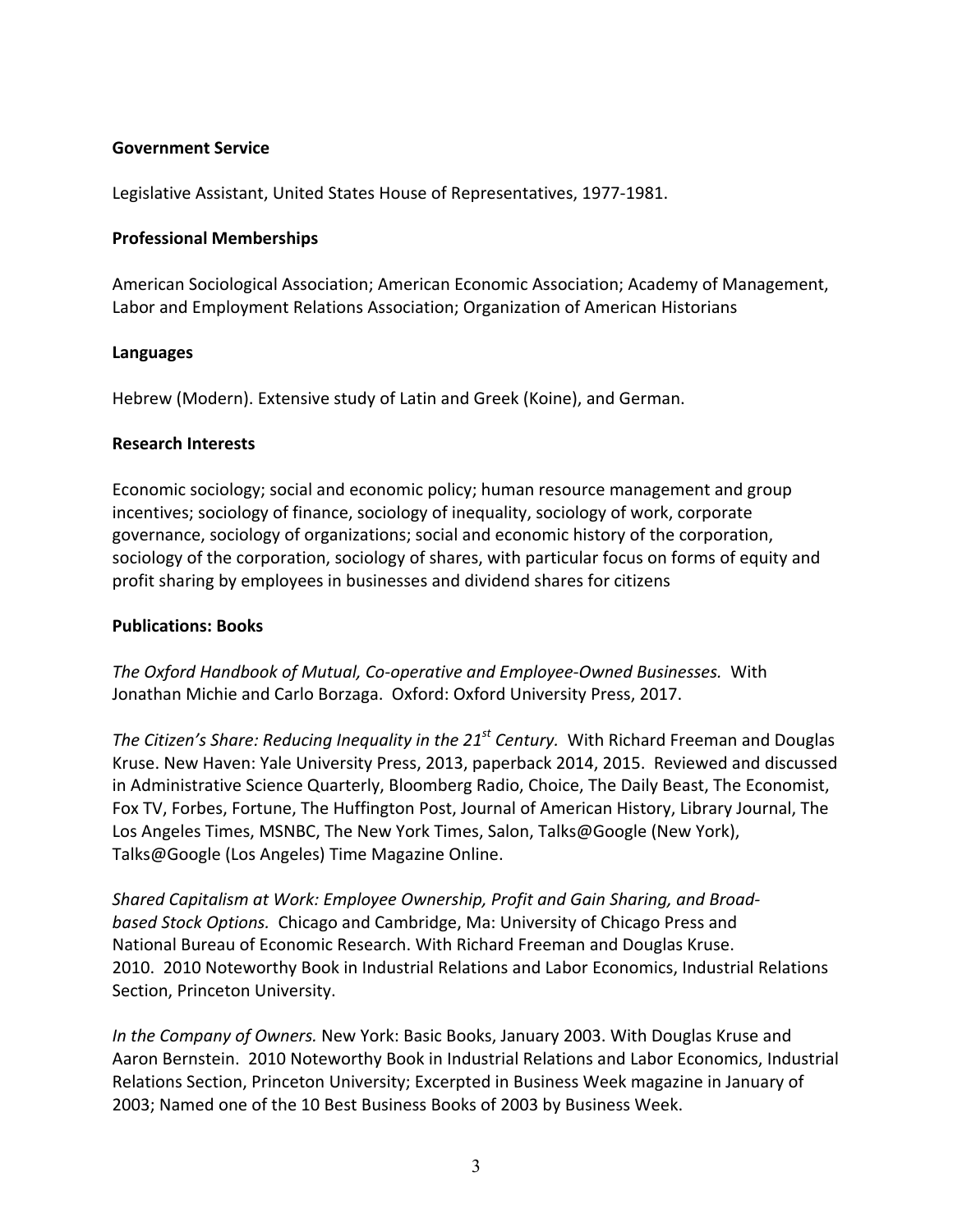*A Working Nation: Workers, Work, and Government in the New Economy.* With David T. Ellwood, Rebecca M. Blank, Douglas Kruse, and Karen Lynn-Dyson. New York: Russell Sage Foundation, 2000. Hardcover and paperback.

*Stock Options, Corporate Performance and Organizational Change*. With Douglas Kruse, James Sesil, Maya Kroumova, and Ed Carberry, Oakland, Ca. National Center for Employee Ownership, 2000.

*Kremlin Capitalism: Privatizing the Russian Economy.* With Maya Kroumova, and Douglas Kruse. Ithaca, NY: Cornell University Press, ILR Press, 1996. Hardcover and paperback. 

The New Owners: The Mass Emergence of Employee Ownership in Public Companies and *What it Means to American Business.* With Douglas Kruse. New York: HarperCollins, 1991. Paperback, 1992, 1994. Hardcover and paperback ; 1991 Noteworthy Book in Industrial Relations and Labor Economics, Industrial Relations Section, Princeton University.

Labor Management Cooperation at Eastern Air Lines. With Beverly Smaby, Christopher Meek, Catherine Barnes, and Preeta Bansal. Washington, D.C.: U.S. Department of Labor, Bureau of Labor-Management Relations and Cooperative Programs, 1988.

*Employee Ownership: Revolution or Ripoff?* New York and Cambridge: Harper and Row, Ballinger Books, 1988, paperback in 1990.

*Employee Ownership through ESOPs: Implications for the Public Corporation.* Work in America Institute Studies in Productivity. New York: Pergamon Books, 1987.

*Taking Stock: Employee Ownership at Work*. With M. Quarrey and C. Rosen. New York and Cambridge: Harper and Row, Ballinger Books, 1986.

The Communal Experience of the Kibbutz. New Brunswick, N.J.: Transaction Books, 1986

### **Publications: Selected Recent Articles**

"Do Employee Share Owners Face Too Much Financial Risk?" With Douglas L. Kruse, Jungook Kim, and William G. Castellano, *Industrial and Labor Relations Review*, forthcoming 2021.

"Employee Ownership," *Oxford Bibliographies*, forthcoming 2021.

*Race and Race and Gender Wealth Equity and the Role of Employee Share Ownership.* With Maureen Conway, Joyce Klein, Jenny Weissbroud, Douglas L. Kruse, Melissa Hoover, Todd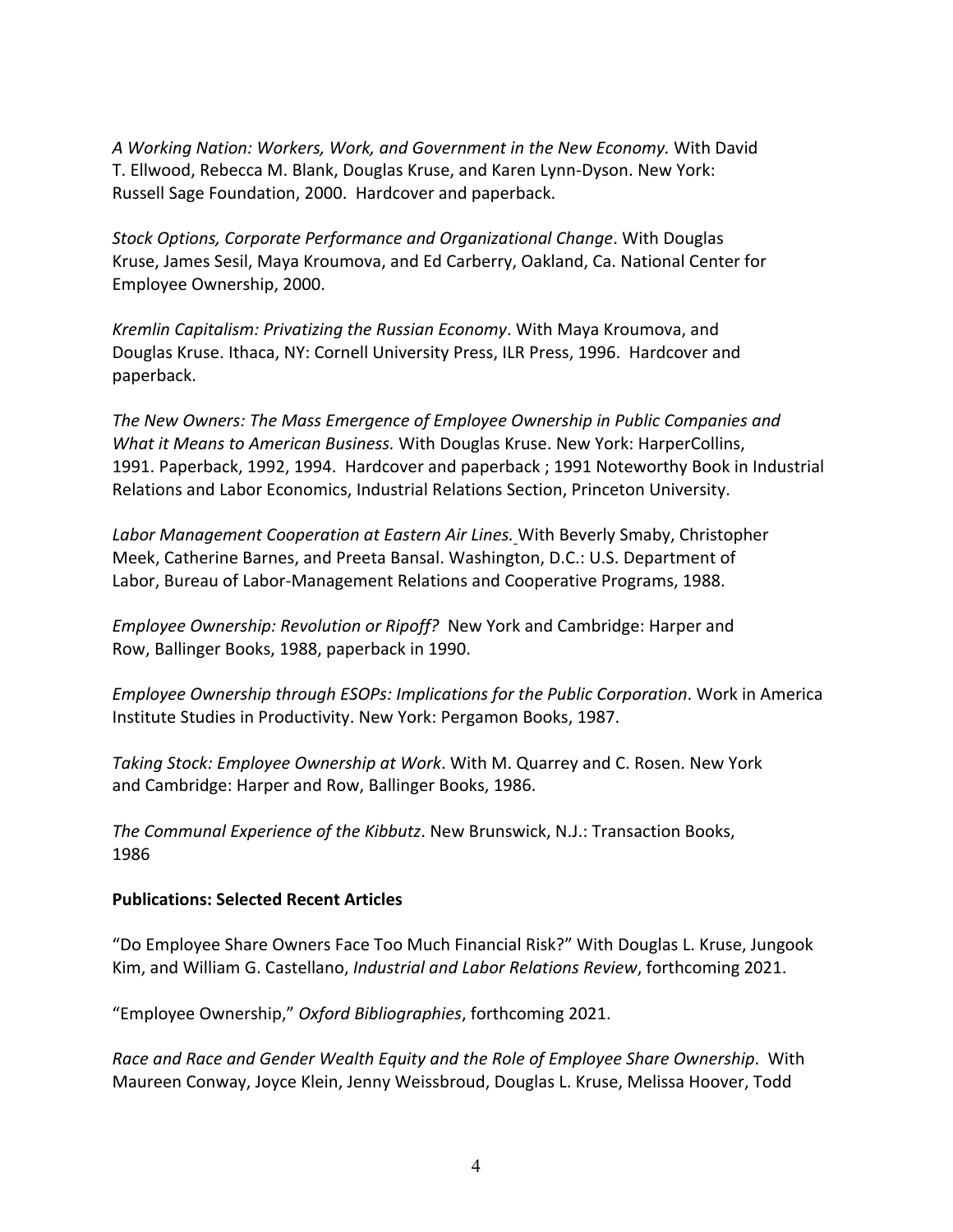Leverette, Julian McKinley, and Zen Trenholm, The Aspen Institute Economic Opportunities Program, January 2021.

"Creating Mutual Gains to Leverage a Racially Diverse Workforce: The Effects of Firm-Level Racial Diversity on Financial and Workforce Outcomes Under the Use of Broad-based Stock Options," With Joo Hun Han, Duck Jung Shin, William G. Castellano, Alison M. Conrad, and Douglas L. Kruse. *Organization Science* 31(6): 1515-1537.

"Employee Ownership, Policy, and New Data," Lead Editor with Doug Kruse and Dan Weltmann, Special Issue, *Journal of Participation and Employee Ownership*, Volume 2, Issue 3, Fall 2019, 177-182.

"The State of ESOPs: What's Past Is Prologue: Introduction to the Special Issue on Employee Ownership, Policy, and New Data," With Douglas Kruse and Dan Weltmann, *Journal of Participation and Employee Ownership*, Volume 2, Issue 3, Fall 2019.

"Broad-based Employee Stock Ownership: What Makes It Effective in the Management of Human Resources," Special Issue Co-Editor with Frank Mullins, Dan Weltmann, and Douglas Kruse. Human Resource Management, Volume 58, Issue 6, November-December 2019, 553-655.

"Broad-based Employee Stock Ownership: What Makes It Effective in the Management of Human Resources: Introduction to the Special Issue," Special Issue Co-Editor With Frank Mullins, Dan Weltmann, and Douglas Kruse, *Human Resource Management*, Volume 58, Issue 6, November-December 2019, 567-570.

"Do Employee Share Owners Face Too Much Financial Risk?" With Douglas Kruse, Dan Weltmann, Saehee Kang, Jung ook Kim, and William Castellano. Institute for the Study of Labor Discussion Paper Series, Discussion Paper Number IZA DP Number. 12303, Institute for the Study of Labor, Bonn, April 2019

"Broad-based Employee Stock Ownership and Profit-Sharing: History, Evidence, and Policy Implications," With Douglas Kruse and Richard B. Freeman, *Journal of Participation and Employee Ownership*, Vol. 1, No. 1, 2018, 38-60 Note: This is the same as the Third Way report below.

Having a Stake: Evidence and Implications for Broad-based Employee Stock Ownership and Profit Sharing. Policy Report, February 2017. With Douglas Kruse and Richard Freemen. Third Way Think Tank, Washington, D.C. http://www.thirdway.org/report/having-a-stake-evidenceand-implications-for-broad-based-employee-stock-ownership-and-profit-sharing. 

"Shared Capitalism in the U.S.: Evaluation and Future Policies." In Jonathan Michie, Joseph Blasi, and Carlo Borzaga, eds., *Oxford Handbook of Mutual, Cooperative and Co-owned*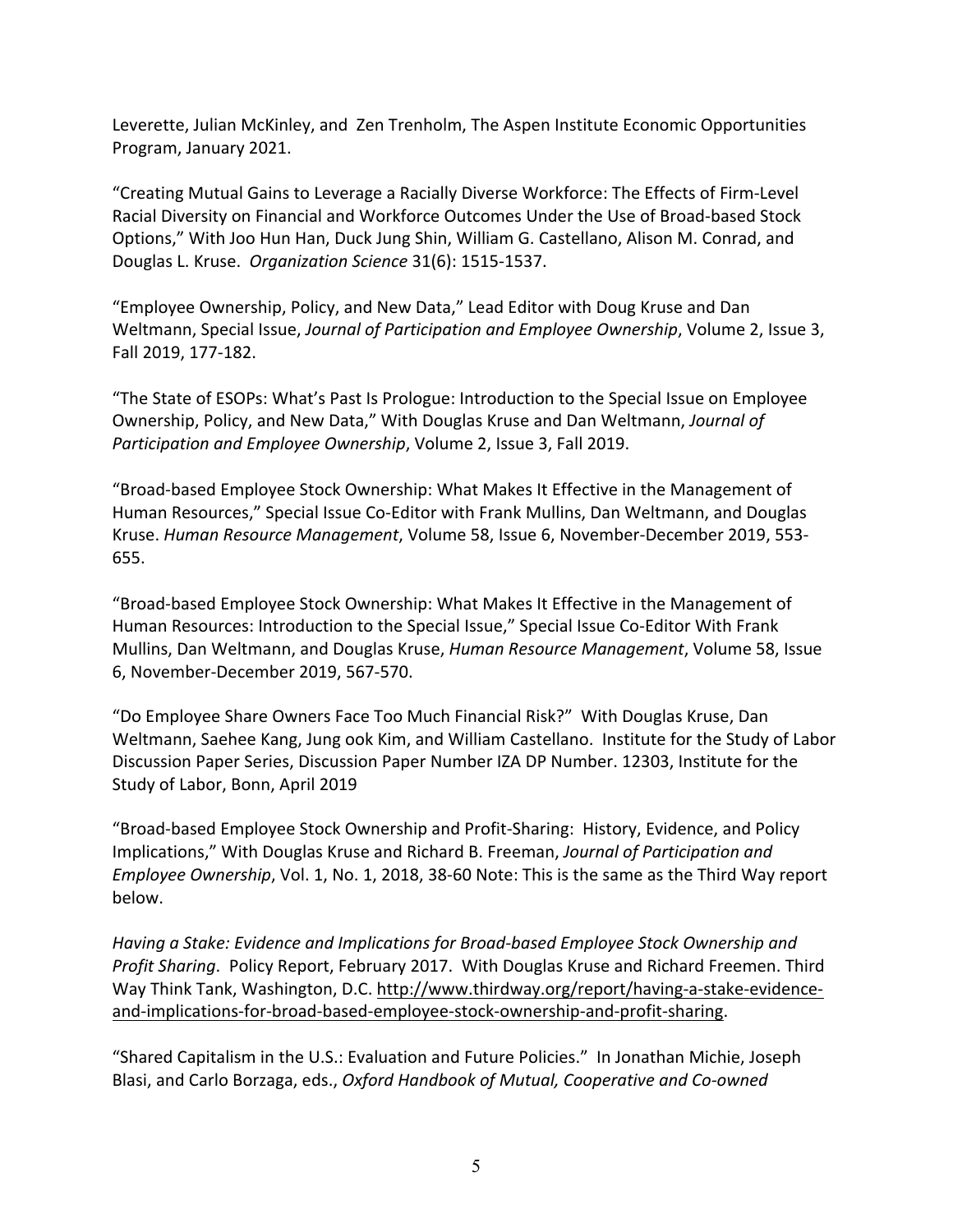*Businesses.* Oxford: Oxford University Press, 2017, pp. 361-373 By Joseph R. Blasi and Douglas L. Kruse

"An American Historical Perspective on Employee Ownership." In Jonathan Michie, Joseph Blasi, and Carlo Borzaga, eds., *Oxford Handbook of Mutual, Cooperative and Co-owned Businesses*. Oxford: Oxford University Press, 2017, pp. 114-130. By Joseph R. Blasi and Douglas L. Kruse.

"What does the U.S. Research Show about Worker Ownership?" In Jonathan Michie, Joseph Blasi, and Carlo Borzaga, eds., *Oxford Handbook of Mutual, Cooperative and Co-owned Businesses.* Oxford: Oxford University Press, 2017, pp. 211-226. By Joseph R. Blasi, Richard Freeman, and Douglas L. Kruse

"Broad-based Employee Share Ownership, Profit Sharing and Stock Options Help the Best Firms Do Even Better," With Douglas Kruse and Richard Freeman, *British Journal of Industrial Relations*, 2015, pp. 1-28.

"Employee Stock Ownership and Profit Sharing in the New Era of Financialization and Inequality in the Distribution of Capital Income," With Richard Freeman and Douglas Kruse. In Christian Weller, ed., *Inequality, Uncertainty, and Opportunity: The Varied and Growing Role of Finance in Labor Relations.* Champaign, IL: Labor and Employment Relations Association, 2015, pp. 225-246. 

"Employee Stock Ownership and Profit Sharing in the New Era of Financialization and Inequality in the Distribution of Capital Income." With Richard Freeman and Douglas Kruse, in *Proceedings of the Labor and Employment Research Association, January 2014.* 

*Does Linking Worker Pay to Firm Performance Help the Best Firms Do Even Better?* With Douglas Kruse and Richard Freeman. National Bureau of Economic Research Working Paper Series, Working Paper Number 17745. January 2012.

Inclusive Capitalism for the American Workforce: Spreading the Rewards of Economic Growth through Broad-based Employee Ownership and Profit Sharing. Policy Report. With Richard Freeman and Douglas Kruse. The Center for American Progress, March, 2011.

"Employee Stock Ownership and Diversification," With Harry Markowitz and Douglas Kruse, *Annals of Operations Research*, Volume 176, Number 1, 2010, pp. 95-107.

"Risk and Lack of Diversification Under Employee Ownership and Shared Capitalism," With Douglas Kruse and Harry Markowitz, in Douglas Kruse, Richard Freeman, and Joseph Blasi, Editors, *Shared Capitalism at Work: Employee Ownership, Profit and Gain Sharing, and Broadbased Stock Options* (Chicago, IL: University of Chicago Press, 2010), pp. 105-138.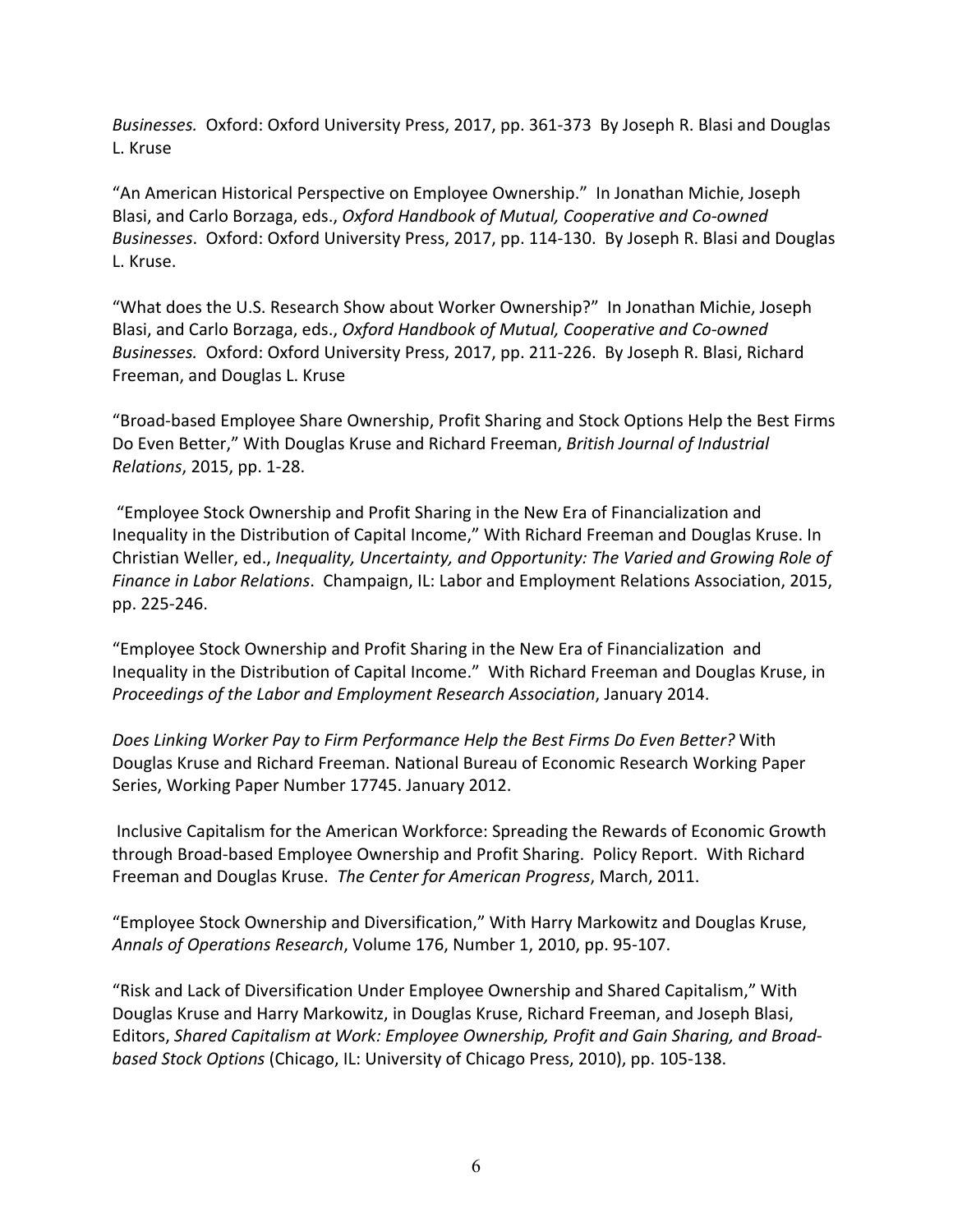"Corporate Culture and the Experience of Employees with Disabilities," With Lisa Schur, Douglas Kruse, and Peter Blanck. *Industrial Relations: A Journal of Economy and Society*, Volume 48, Issue 3, July 2009, pp. 381-410.

"The Same Yet Different: Labor Practices in a Single Firm Across Countries," in *International* Differences in the Business Practices and Productivity of Firms, Edited by Kathryn Shaw and Richard B. Freeman. Chicago: University of Chicago Press. With Richard Freeman and Douglas Kruse, 2009.

"The Same Yet Different: Worker Reports on Labor Practices in a Single Firm Across Countries," With Richard B. Freeman and Douglas Kruse. *Labor Economics*. Special Issue on the International Differences in Business Practices and Productivity of Multinational Firms in Advanced Capitalist Countries Project of the Alfred P. Sloan Foundation. Volume 15, Issue 4, August 2008, pp. 749-770.

*Risk and Lack of Diversification under Shared Capitalism.* With Douglas Kruse and Harry Markowitz. National Bureau of Economic Research Working Paper Series, Working Paper Number 14229. August 2008.

*Who Has a Better Idea? Innovation, Shared Capitalism, and HR Policies.* With Erika Harden and Douglas Kruse. With Richard Freeman, Chris Mackin, and Douglas Kruse. National Bureau of Economic Research Working Paper Series, Working Paper Number 14234. August 2008.

*Workers' Response to Shirking Under Shared Capitalism.* With Richard Freeman and Douglas Kruse. National Bureau of Economic Research Working Paper Series, Working Paper Number 14227. August 2008.

Do Workers Gain by Sharing? Employee Outcomes Under Employee Ownership, Profit Sharing, and Broad-based Stock Options. With Douglas Kruse and Richard Freeman. National Bureau of Economic Research Working Paper Series, Working Paper Number 14233. August 2008.

The Same Yet Different: Labor Practices in a Single Firm Across Countries. With Richard B. Freeman and Douglas Kruse. National Bureau of Economic Research Working Paper Series, Working Paper Number 13233, July 2007.

"Employee Stock Ownership," With Douglas Kruse in Carl E. Van Horn and Herbert A. Schaffner, Editors, Work in America: An Encyclopedia of History, Policy, and Society. Santa Barbara, CA: ABC Clio, 2004, pp. 178-181.

*Motivating Employee-Owners in ESOP Firms: Human Resource Policies and Company Performance*. With Douglas Kruse, Richard Freeman, Robert Buchele, Adria Scharf, Loren Rodgers, and Chris Mackin. National Bureau for Economic Research Working Paper Series, Working Paper Number 10177. December 2003.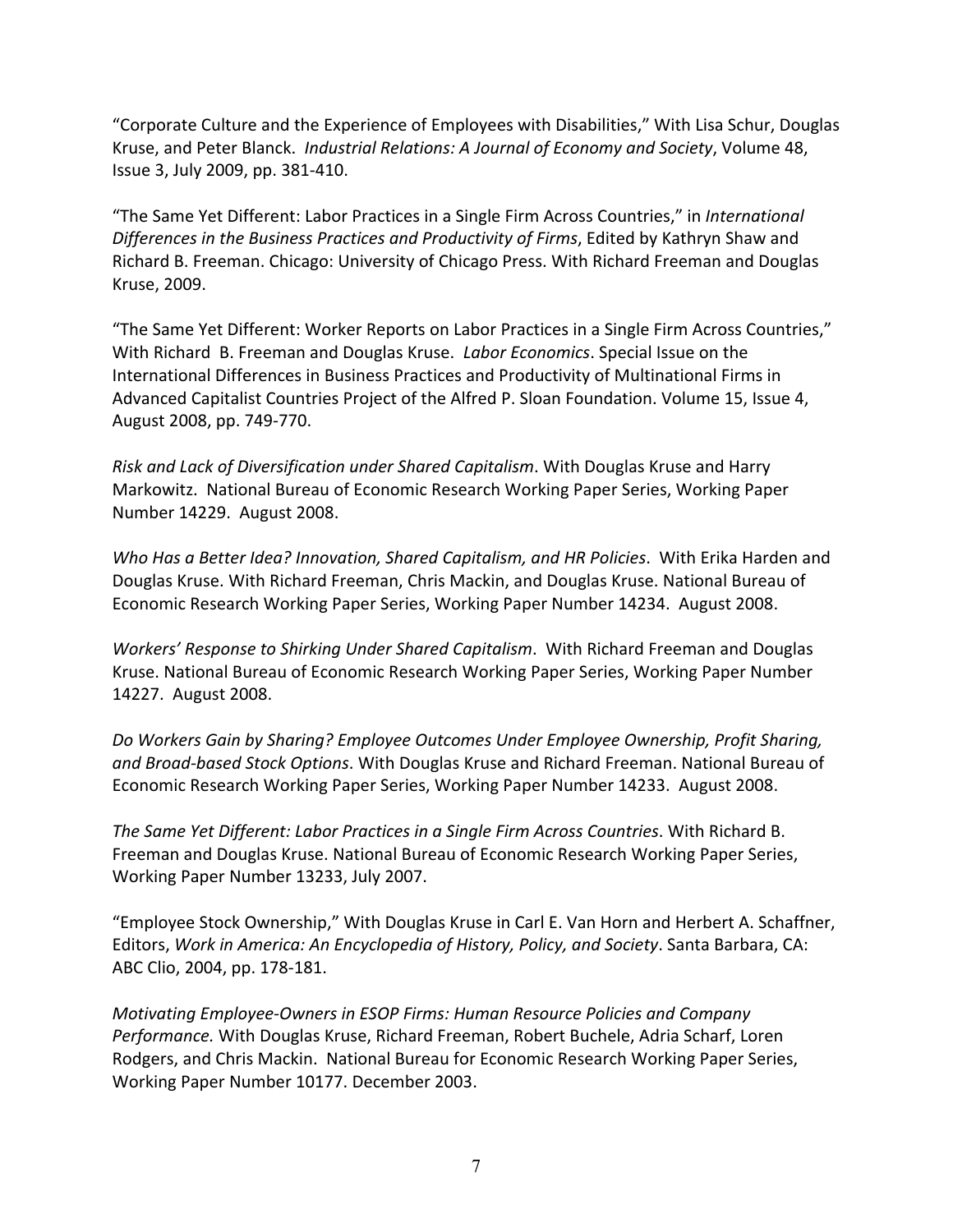"Broad-based Employee Stock Options in High-Technology Firms: Company Performance Effects," With James Sesil, Maya Kroumova, and Douglas Kruse. *British Journal of Industrial Relations*, Vol. 40, No. 2, June 2002, pp. 273-294.

"Employee Stock Ownership and Corporate Performance among Public Companies," With Michael Conte and Douglas Kruse, *Industrial and Labor Relations Review*, Volume 50, No. 1, October 1996.

"Employee Ownership," With Douglas Kruse, in Peter Newman, Murray Milgate, and John Eatwell, eds., *The New Palgrave Dictionary of Money and Finance*. London: MacMillan Press Ltd., 1992.

"The Performance Effects of Employee Ownership Plans: Comment, " in *Paying for Productivity*, Alan Blinder, Editor. Washington D.C., Brookings Institution, 1990.

# **Teaching Since 2017**

Undergraduate course on Corporate Governance, each semester with the exception of my sabbatical in the Fall of 2018. Human Resource Management Department.

Graduate course on Corporate Governance, each Spring semester. Human Resource Management Department.

Undergraduate and graduate course on Equity Compensation and Employee Share Ownership. Human Resource Management Department and Labor Studies and Employment Relations Department. Spring semesters since 2019.

### **University Service Since 2017**

Director of the Institute for the Study of Employee Ownership and Profit Sharing, 2017-2020.

Director of the Fellowship Program on Employee Ownership and Profit Sharing, 2010-2017.

Principal Investigator, \$600,000 W.K. Kellogg Foundation grant on employee share ownership and modest income employees that spanned 2017-2019 and served as administrative director of the grant, including a research team of 12 persons. See the report and more detail at: https://smlr.rutgers.edu/rutgers-kellogg-report

Advisory group to the Center for Women and Work, Rutgers, 2019-present.

Service on the Distinguished Professor Departmental Committee, Bloustein School of Public Policy, Spring 2020